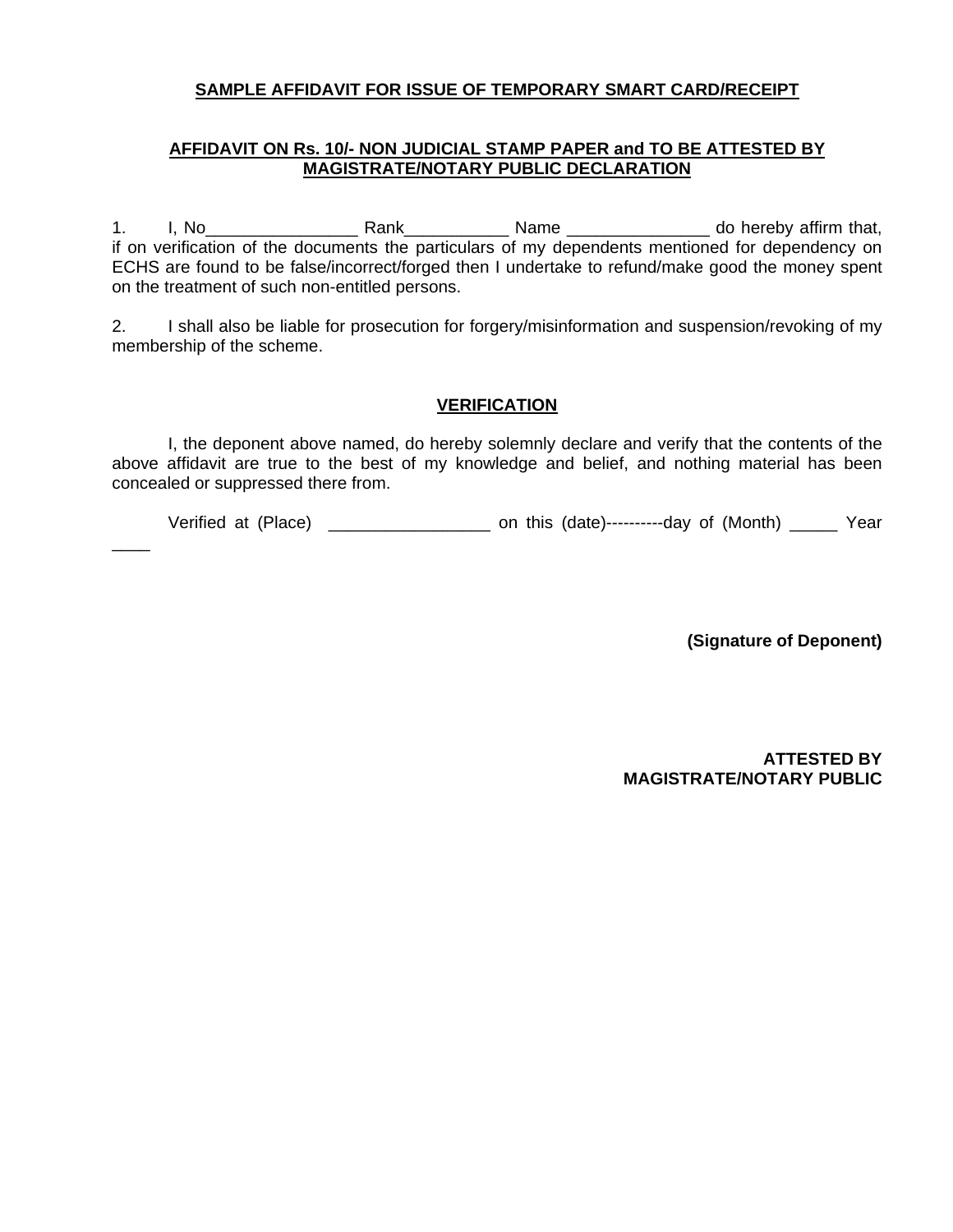# **CHECK LIST**

#### **FRESH MEMBERS AFTER RETIREMENT**

- **1. ECHS Application.**
- **2. Xerox copy of original filled ECHS application.**
- **3. Affidavit as per format signed by Notary (One Temp & Permt).**
- **4. Bankers Certificate for stoppage of FMA.**
- **5. MRO, if applicable (Pre 1996 retiree not required).**
- **6. Photocopy of PPO.**

**7. Photocopy of Discharge Book/Service particulars/Records office letter.** 

**8. DD for Rs 135/- per card payable to Regional Centre ECHS Hyderabad (for e.g if there are three members then a single draft is reqd for Rs 135/- x 3 = Rs 405/-)** 

- **9. 2 x photographs each member reqd spare.**
- **10. Blood Group Report.**
- **11. Disability Certificate for handicapped Dependent if any as per format.**
- **12. Be submitted in a file cover.**

### **Note : Address must be within 60 characters only except State, no abbreviated form for District.**

### **ON LOSS OF SMART CARDS**

- **1. Use Upgradation Form**
- **2. Xerox copy of Upgradation Form.**
- **3. Affidavit for loss as per format signed by Notary.**

**4. DD for Rs 135/- per card payable to Regional Centre ECHS Hyderabad (for e.g if there are three members then a single draft is reqd for Rs 135/- x 3 = Rs 405/-)** 

- **5. 2 x photographs each member reqd spare.**
- **6. Photocopy of Old ECHS Smart Cards if available.**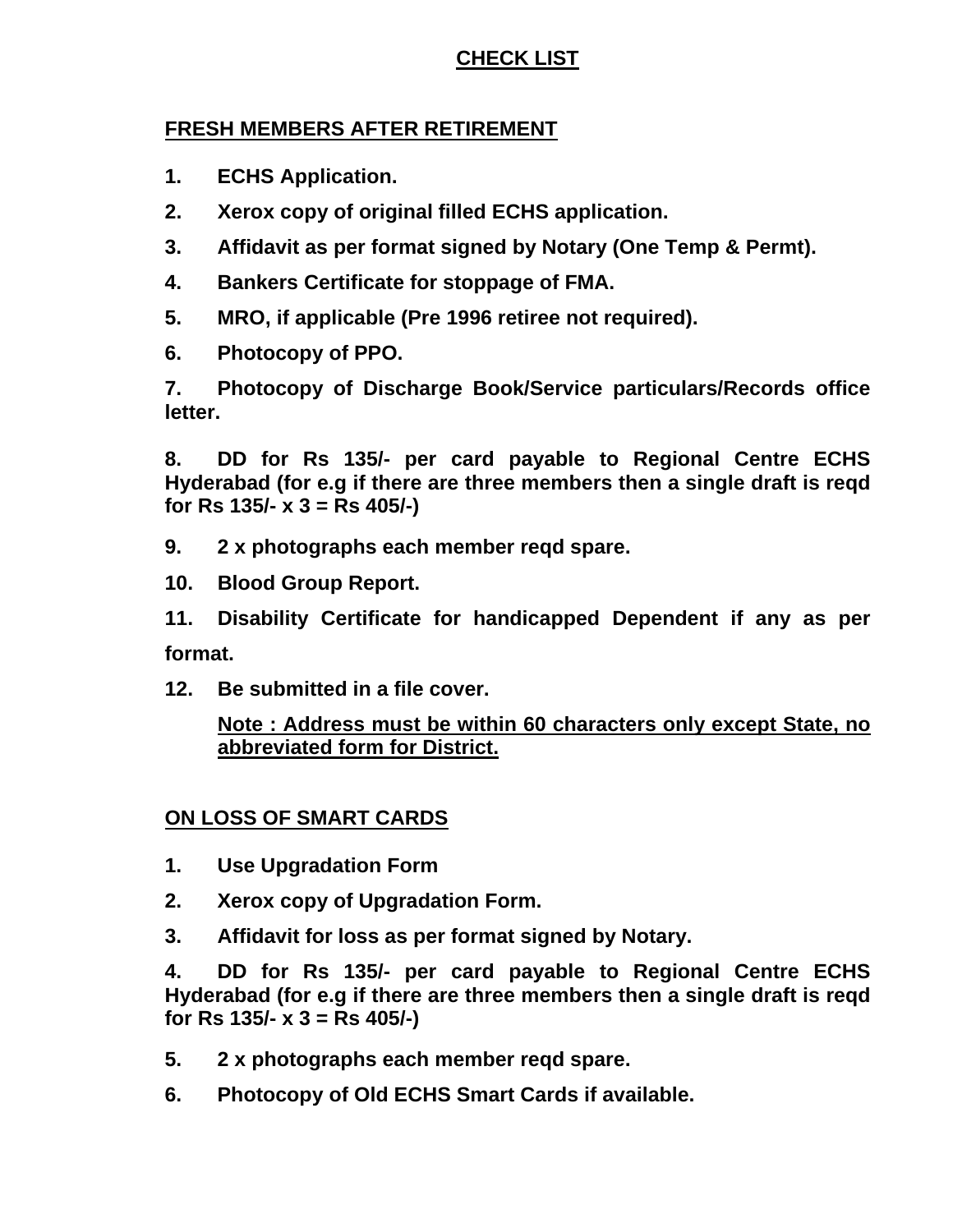# **CORRECTION IN CARDS / CHANGE OF ADDRESS / POLYCLINIC**

- **1. Upgradation From.**
- **2. Two xerox copies of original filled Upgradation Form.**

**3. DD for Rs 135/- per card payable to Regional Centre ECHS Hyderabad (for e.g if there are three members then a single draft is reqd for Rs 135/- x 3 = Rs 405/-)** 

- **4. 2 x photographs each member reqd spare.**
- **5. Photocopy of ECHS Smart Card.**
- **6. Proof of documents for which correction is required.**

## **INCLUSION OF DEPENDENT**

- **1. ECHS Application Pages 01 to 05.**
- **2. Xerox copy of filled original ECHS application.**

**3. DD for Rs 135/- per card payable to Regional Centre ECHS Hyderabad (for e.g if there are three members then a single draft is reqd for Rs 135/- x 3 = Rs 405/-)** 

- **4. 2 x photographs each member reqd spare.**
- **5. Photocopy of ECHS Smart Card.**
- **6. Affidavit for new dependent.**
- **7. Temp Affidavit.**

**8. Copy of Part II Order/POR/Dependent Certificate from Records Office.** 

**9. Be submitted in a file cover.**